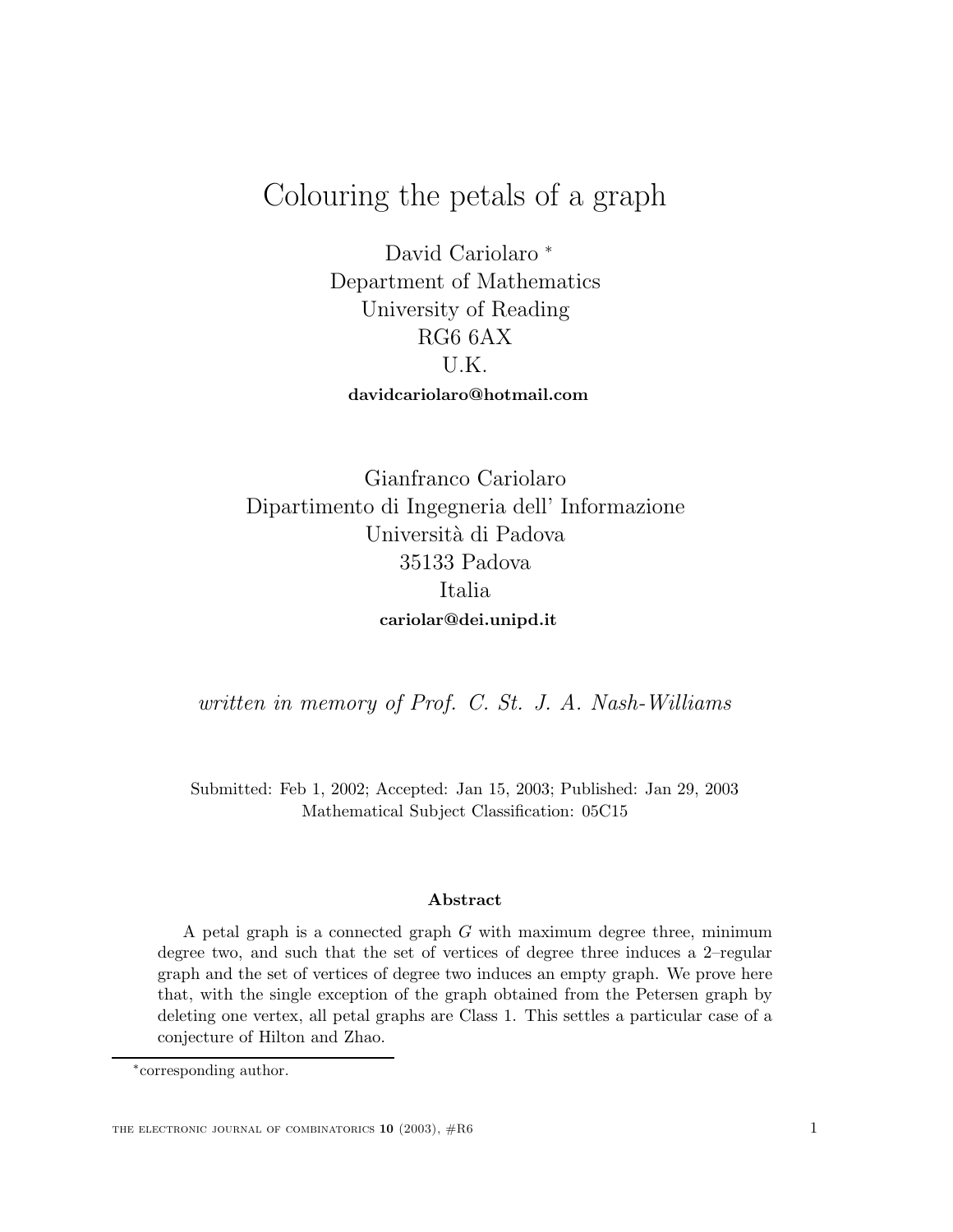### **1 Introduction**

All graphs considered in this paper are finite, undirected, and without loops or multiple edges. If G is a graph, we let  $V(G)$  and  $E(G)$  denote, respectively, the vertex and the edge set of G. If S is a set of vertices or edges of G, we let  $G[S]$  denote the graph *induced* by S in G.  $\Delta(G)$  and  $\delta(G)$  denote the maximum and minimum degree of G, respectively. The core of G, denoted by  $G_{\Delta}$ , is the subgraph of G induced by the vertices of degree  $\Delta(G)$ . If H is a subgraph of G, we let  $\Gamma(H)$  denote the set of vertices of G which are adjacent in  $G$  to at least one vertex of  $H$ . For standard graph theoretic terminology, not explicitly defined here, we follow [1].

A petal graph is a connected graph G such that:

- 1.  $\Delta(G) = 3, \ \delta(G) = 2;$
- 2.  $G_{\Delta}$  is 2-regular;
- 3. Every edge of G is incident with at least one vertex in  $G_{\Delta}$ .

If G is a petal graph and w is a vertex of G of degree two, having neighbours  $v_1, v_2$ , then the path  $P_w = v_1 w v_2$  is a *petal* of G. We name w the centre of the petal and  $v_1, v_2$  the basepoints. By property 3, the basepoints of the petal  $P_w$  are in  $G_{\Delta}$ . If  $dist_{G_{\Delta}}(v_1, v_2) = k$ , we say that the *size* of the petal  $P_w$  is k, or that  $P_w$  is a k-petal (we assume the distance between vertices belonging to distinct connected components of a graph to be infinite). The petal size of G, denoted  $p(G)$ , is the minimum size of the petals of G.

A (proper) k-edge colouring of a graph G is a map  $\varphi : E(G) \to C$ , where  $|\mathcal{C}| = k$ and  $\varphi(e_1) \neq \varphi(e_2)$  for each pair  $(e_1, e_2)$  of adjacent edges of G. We say that the vertex v is missing colour  $c \in \mathcal{C}$  (with respect to the colouring  $\varphi$ ) if no edge incident with v is assigned colour c by the colouring  $\varphi$ . The *chromatic index* of G, denoted  $\chi_1(G)$ , is the minimum  $k$  for which  $G$  has a  $k$ -edge colouring. For a general introduction to edge colouring, the interested reader is referred to [5]. As we shall only consider edge colourings in this paper, the terms "colouring" and "edge colouring" will be used as synonyms.

A fundamental theorem due to Vizing  $[13]$  states that, for any graph G, we have

$$
\Delta(G) \le \chi_1(G) \le \Delta(G) + 1.
$$

Correspondingly we say that G is Class 1 if  $\chi_1(G) = \Delta(G)$  and Class 2 if  $\chi_1(G) =$  $\Delta(G) + 1$ . We say that G is critical if it is connected, Class 2, and  $G - e$  is Class 1 for every edge  $e \in E(G)$ . G is overfull if  $|E(G)| > |V(G)|/2 \cdot \Delta(G)$ , and it is easy to see that, if G is overfull, then G is Class 2. For more information about overfull graphs see [7].

Classifying a graph as Class 1 or Class 2 is a difficult problem in general (indeed, NPhard), even when restricted to the class of graphs with maximum degree three (see [12]). As a consequence, this problem is usually considered on particular classes of graphs. One possibility is to consider graphs whose core has a simple structure (see  $(2, 3, 4, 6, 8, 9, 4)$ ) 10, 11, 14]). Vizing [14] proved that, if  $G<sub>∆</sub>$  has at most two vertices, then G is Class 1.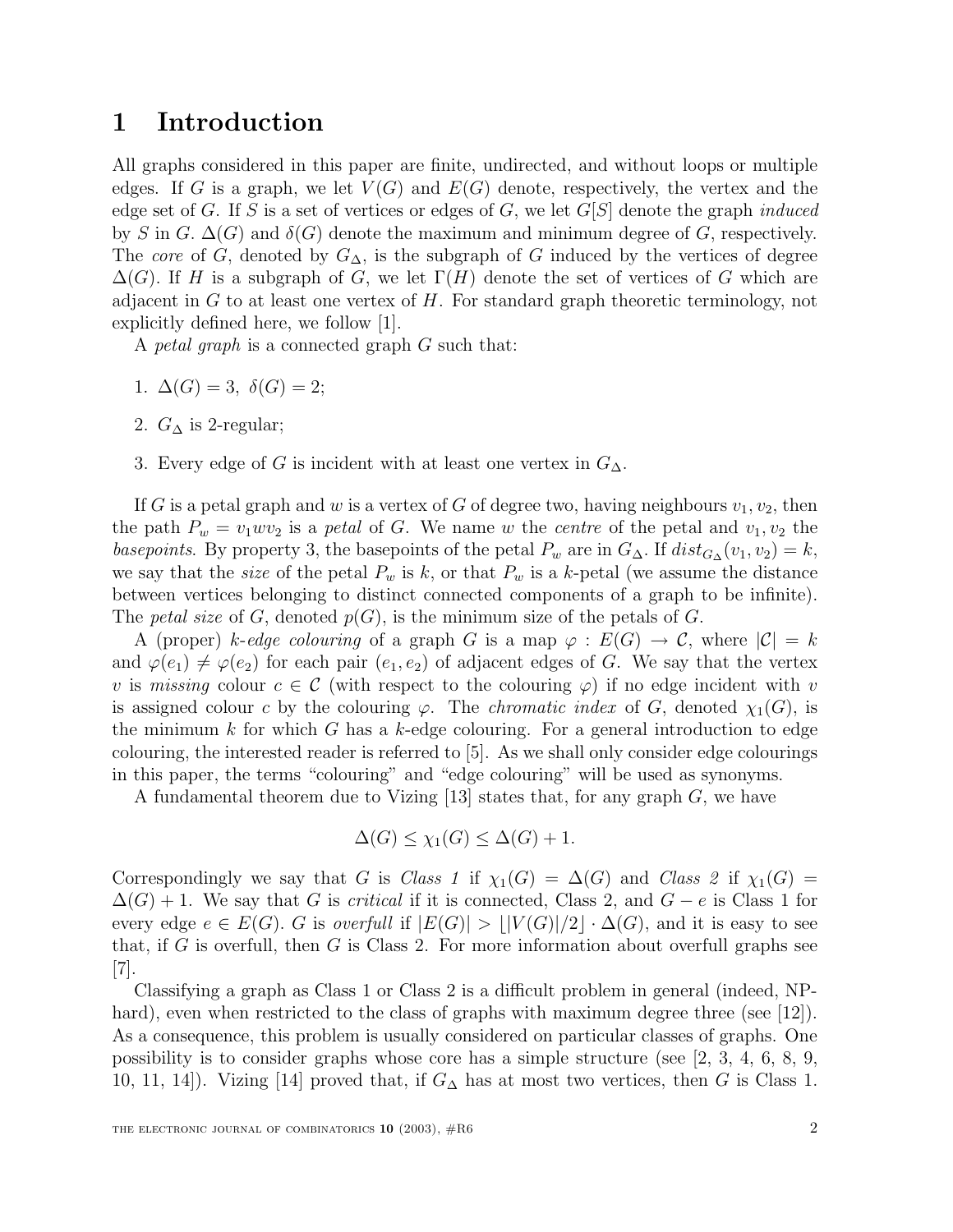Fournier [6] generalized Vizing's result by proving that, if  $G_{\Delta}$  contains no cycles, then G is Class 1. Thus a necessary condition for a graph to be Class 2 is to have a core that contains cycles. Hilton and Zhao [9, 10] considered the problem of classifying graphs whose core is the disjoint union of cycles. Only a few such graphs are known to be Class 2. These include the overfull graphs and the graph  $P^*$ , which is obtained from the Petersen graph by removing one vertex (see Fig.1). Notice that  $P^*$  is a petal graph and is not overfull.

In [9] Hilton and Zhao posed the following conjecture:

**Conjecture 1** Let G be a connected graph such that  $\Delta(G_{\Delta}) \leq 2$ . Let  $G \neq P^*$ . Then G *is Class* 2 *if and only if* G *is overfull.*

In [9] the same authors showed this conjecture to be equivalent to the following:

**Conjecture 2** *Let* G *be a connected graph such that*  $\Delta(G) < \frac{1}{2}(|V(G)|+3)$  *and*  $\Delta(G_{\Delta}) \le$ 2*.* Let  $G \neq P^*$  and let G not be an odd cycle<sup>1</sup>. Then G is Class 1.

In this paper we shall prove that Conjecture 2 (and hence Conjecture 1) holds for all graphs G with  $\Delta(G)=3$ , by proving the following:

**Theorem 1** *Let* G *be a connected graph such that*  $\Delta(G_{\Delta}) \leq 2$  *and*  $\Delta(G) = 3$ *. Let*  $G \neq P^*$ *. Then G* is Class 1.

The notion of petal graph will be particularly useful because, as we shall see, the proof of Theorem 1 will be reduced to the proof of the following theorem:

**Theorem 2** Let G be a petal graph, and let  $G \neq P^*$ . Then G is Class 1.



Figure 1: The graph  $P^*$ 

<sup>&</sup>lt;sup>1</sup> note that, in the original cited paper of Hilton and Zhao, by an oversight this conjecture was stated without the hypothesis that  $G$  is not an odd cycle.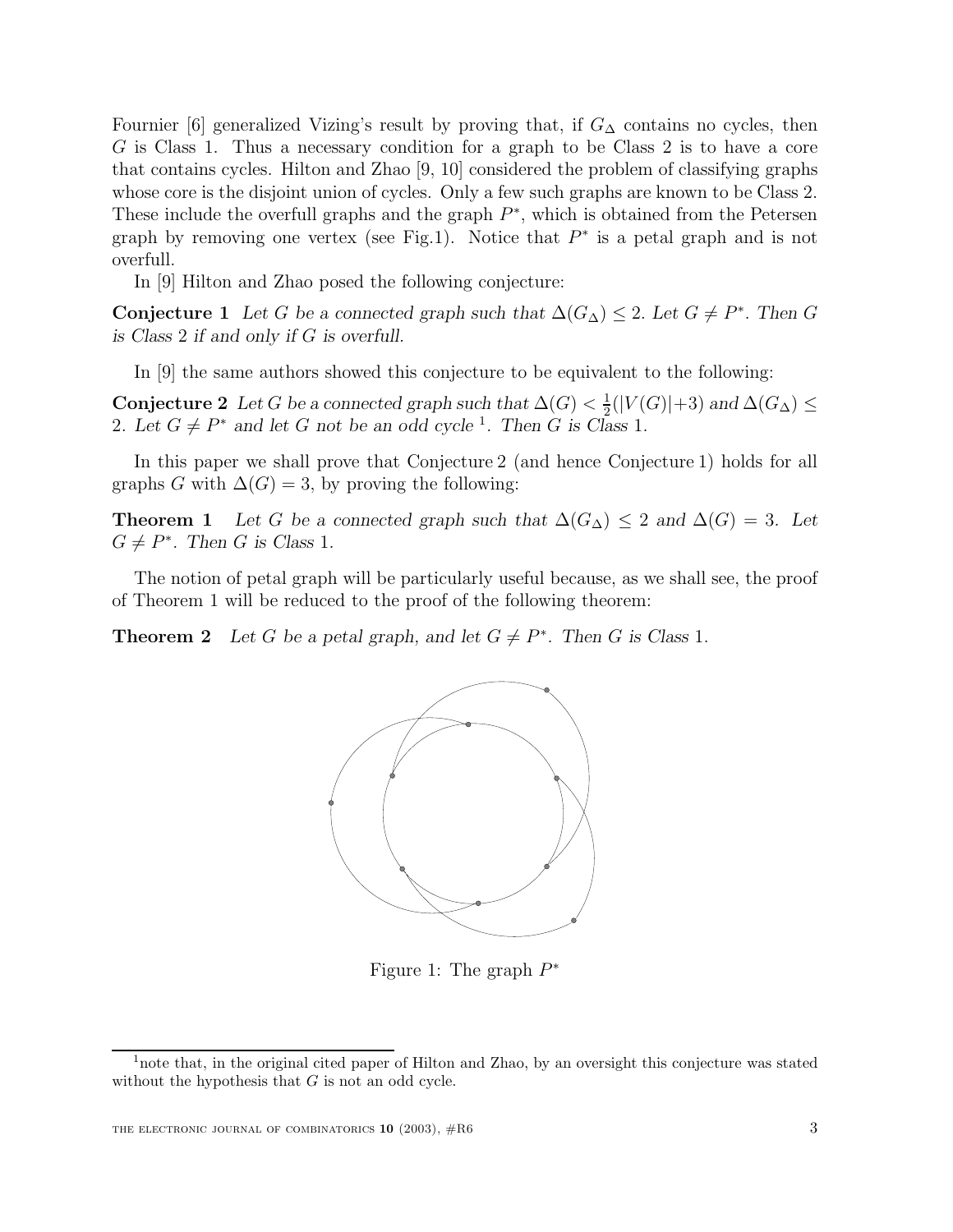## **2 Some useful lemmas**

The first of the two following lemmas is due to Vizing [14], the second is an important result of Hilton and Zhao [10] which will be essential for us:

**Lemma 1** *Let* G *be a critical graph. Then every vertex of* G *is adjacent to at least two vertices of*  $G_{\Delta}$ *.* 

**Lemma 2** *Let* G *be a connected Class* 2 *graph with*  $\Delta(G_{\Delta}) \leq 2$ . Then:

- *1.* G *is critical;*
- 2.  $\delta(G_{\Delta})=2$ ;
- *3.* δ(G) = ∆(G) − 1*, unless* G *is an odd cycle;*
- *4.*  $\Gamma(G_{\Lambda}) = V(G)$ .

The following lemma motivates the introduction of petal graphs:

**Lemma 3** *Let* G *be a connected Class* 2 *graph with*  $\Delta(G) = 3$  *and*  $\Delta(G_{\Delta}) \leq 2$ *. Then* G *is a petal graph.*

**Proof.** Property 1 and 2 of the definition of petal graph follow immediately from Lemma2. Property 3 follows from Lemma 2 and Lemma 1.  $\Box$ 

Notice that Lemma 3 reduces Theorem 1 to Theorem 2. From now on  $G$  will denote a petal graph. The colour set will be the set  $\{\alpha, \beta, \gamma\}$  and, if  $\mathcal{D} \subset \{\alpha, \beta, \gamma\}, \overline{\mathcal{D}}$  will denote the set  $\{\alpha, \beta, \gamma\} \setminus \mathcal{D}$ . We need the following technical lemma:

**Lemma 4** Let  $L_n$  denote, for any positive integer n, the graph obtained from a path  $v_0v_1v_2\cdots v_{n-1}v_n$  of length *n* by inserting at each of the inner vertices  $v_1, v_2, \cdots v_{n-1}$  a 2*path*  $v_iw_iy_i$ , as shown in Fig.2 for  $n = 10$ . Let  $f_i = w_iy_i$  and let  $\phi : \{v_0v_1, f_1, f_2, \dots, f_{n-1}\} \rightarrow$  $\{\alpha,\beta,\gamma\}$  be an arbitrary assignment of colours. Let  $\theta \in \overline{\{\phi(f_{n-1})\}}$ . Then  $\phi$  can be *extended to a proper edge colouring*  $\hat{\phi}: E(L_n) \to {\alpha, \beta, \gamma}$ . *Moreover such a colouring can be chosen in order to satisfy the additional requirement that*  $\phi(v_{n-1}v_n) \neq \theta$ .



Figure 2: An example of a colouring of  $L_{10}$  under constraints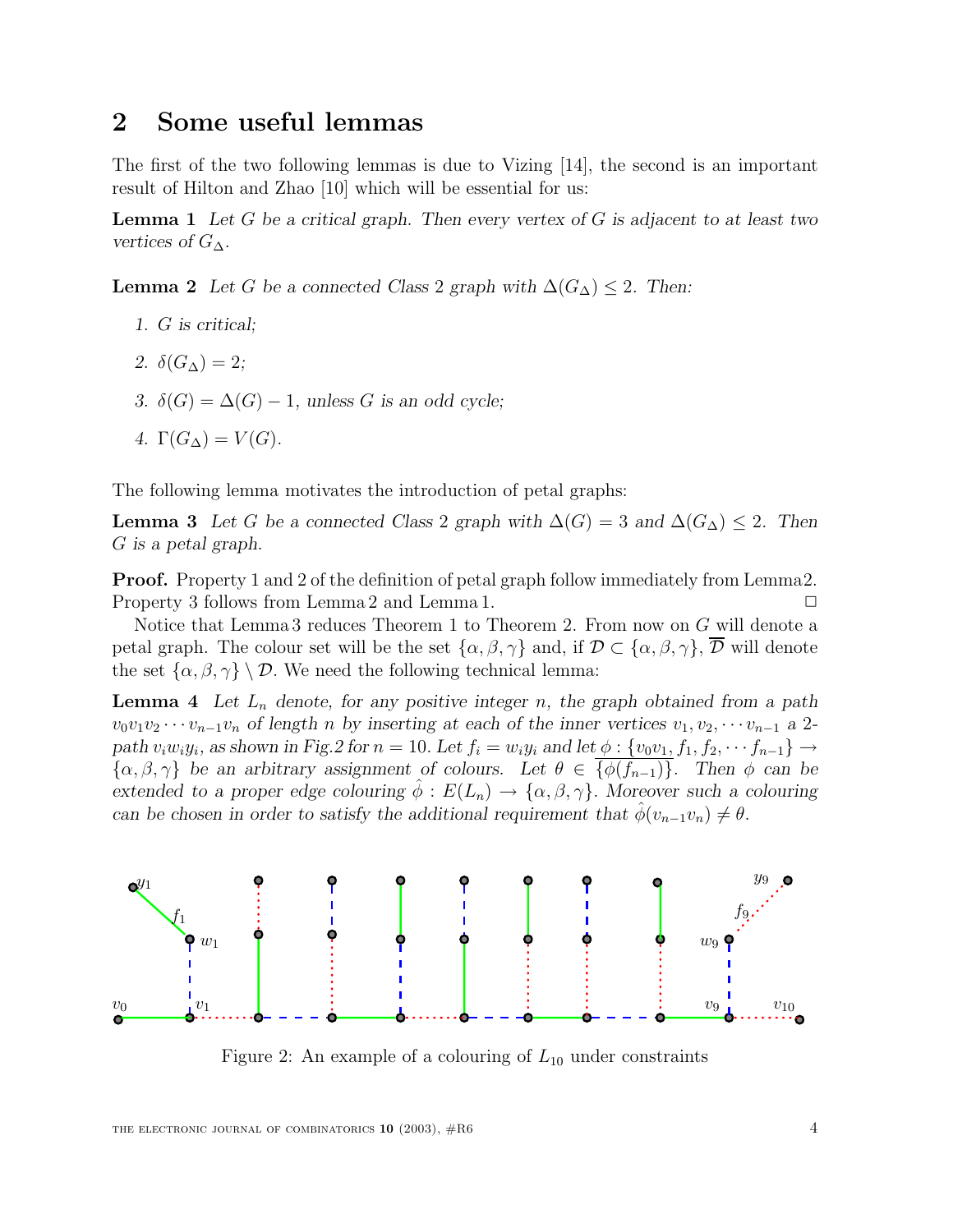**Proof.** The proof is by induction on n. Notice that the lemma holds trivially for  $n =$ 1. Let  $n > 2$ , and assume that the lemma holds for all positive integers less than n. Let  $H = L_n \setminus \{v_0, w_1, y_1\}.$  Notice that  $H \cong L_{n-1}$ . Let  $c \in \overline{\{\phi(v_0v_1), \phi(f_1)\}}$  and let  $c' \in {\overline{\{\phi(v_0v_1), c\}}}.$  Consider the assignment  $\psi : \{v_1v_2, f_2, \dots f_{n-1}\} \to {\alpha, \beta, \gamma}$  given by  $\psi(v_1v_2) = c'$  and  $\psi(e) = \phi(e)$  for all  $e \in \{f_2, f_3, \dots, f_{n-1}\}.$  Using the inductive hypothesis and the fact that  $H \cong L_{n-1}$ , there exists a proper 3-colouring  $\psi : E(H) \to \{\alpha, \beta, \gamma\}$ extending  $\psi$ , and such that  $\psi(v_{n-1}v_n) \neq \theta$ . Extend  $\psi$  to a colouring  $\phi$  of G in the following manner: let  $\hat{\phi}|_{E(H)} = \hat{\psi}, \ \hat{\phi}(v_0v_1) = \phi(v_0v_1), \ \hat{\phi}(f_1) = \phi(f_1)$  and  $\hat{\phi}(v_1w_1) = c$ . Notice that  $\hat{\phi}(v_{n-1}v_n) \neq \theta$ . Thus  $\hat{\phi}$  satisfies all the requirements of the statement of the lemma, so that the lemma holds for the integer n as well. By induction, the proof is completed.  $\Box$ 

The next few lemmas concern the colourability of particular classes of petal graphs. The following notation will be useful: if G is a petal graph and  $\varphi$  is a 3-colouring of G, we let  $G(\alpha, \beta)$  denote the subgraph of G induced by the set of edges coloured by  $\varphi$ either  $\alpha$  or  $\beta$ . Note that this graph has maximum degree two, so its connected components consist of paths and even cycles. If  $e \in E(G(\alpha, \beta))$ , we let  $G(\alpha, \beta; e)$  denote the connected component of  $G(\alpha, \beta)$  containing the edge e.

**Lemma 5** Let G be a petal graph such that  $p(G) = 1$ . Then G is Class 1.

**Proof.** Suppose that G is Class 2. By Lemma 2, G is critical. Let  $P_w = v_1 w v_2$  be a 1-petal of G. Let  $G_1 = G - w - v_1v_2$ . Since G is critical,  $G_1$  is 3-colourable. Suppose that the length of the cycle of  $G_{\Delta}$  containing  $v_1, v_2$  is at least four. Let  $u_1v_1, u_2v_2$  be the two edges adjacent to the edge  $v_1v_2$  in  $G_\Delta$ . Let  $G^*$  be the graph obtained from  $G_1$  by the identification of  $v_1$  and  $v_2$ , and let  $v^*$  be the vertex obtained from this identification. Notice that there is a natural one-to-one correspondence between the set of 3-colourings of  $G^*$  and the set of those 3-colourings of  $G_1$  which assign different colours to the edges  $u_1v_1$  and  $u_2v_2$ . It is immediate to see that the graph  $G^*$  is not a petal graph, but  $G^*$ is connected,  $\Delta(G^*) = 3$  and  $\Delta(G^*_{\Delta}) \leq 2$ . Applying Lemma 3, we then have that  $G^*$ is Class 1. By the above remark, there exists a 3-colouring of  $G_1$  under which  $u_1v_1$  and  $u_2v_2$  get different colours. However, this colouring can easily be extended to a 3-colouring of G, which gives a contradiction. Therefore we can assume that the cycle K of  $G<sub>\Delta</sub>$ containing  $v_1, v_2$  has length three, say  $K = uv_1v_2u$ . However, in this case, any 3-colouring of  $G_1$  satisfies the property of assigning different colours to the edges  $uv_1$  and  $uv_2$ . Again, any such colouring can easily be extended to a 3-colouring of G, which gives another contradiction. Therefore G cannot be Class 2 and hence is Class 1.  $\Box$ 

**Lemma 6** Let G be a petal graph such that  $p(G) = 2$ . Then G is Class 1.

**Proof.** We will argue by contradiction, as before, so suppose that G is Class 2. By Lemma 2, G is critical. Let  $P_w = v_1 w v_2$  be a 2-petal of G with centre w. Let  $u_1 v_1 x v_2 u_2$ be a 4-path (or possibly a 4-cycle) in  $G_{\Delta}$  containing  $v_1v_2$  and let  $P_t = xty$  be the petal of G containing the vertex x. Since G is critical,  $G - w$  is Class 1. Notice that under no 3-colouring of  $G - w$  the vertices  $v_1$  and  $v_2$  can miss different colours, otherwise the colouring itself can be immediately extended to a 3-colouring of  $G$ , thus contradicting the assumption that G is Class 2. Let then  $\varphi_0$  be a 3-colouring of  $G-w$ . By the above remark,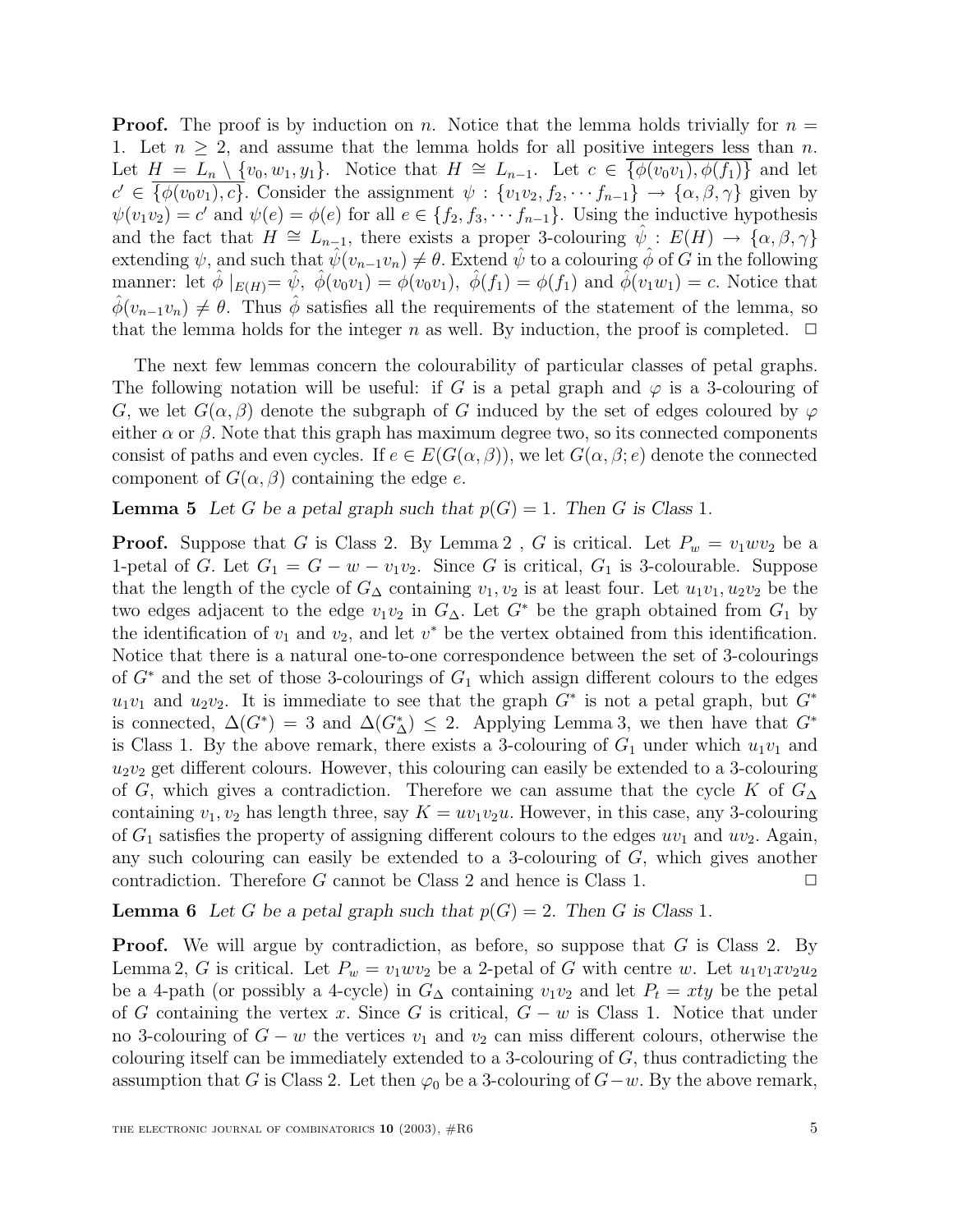we can assume, without loss of generality, that  $\varphi_0(u_1v_1) = \alpha$ ,  $\varphi_0(v_1x) = \beta$ ,  $\varphi_0(xv_2) =$  $\alpha$ ,  $\varphi_0(v_2u_2) = \beta$ ,  $\varphi_0(xt) = \gamma$ . Assume also, without loss of generality, that  $\varphi_0(ty) = \beta$ . Exchanging the colours between the edge  $xv_2$  and the edge  $xt$ , we obtain a colouring of  $G - w$  under which the vertices  $v_1$  and  $v_2$  miss different colours, which contradicts the above remark. Therefore G cannot be Class 2, and hence is Class 1.  $\Box$ 

**Lemma 7** *Let* G *be a petal graph such that*  $p(G) = \infty$ *. Then* G *is Class* 1*.* 

**Proof.** Again we will argue by contradiction, so let us assume that G is Class 2. Let  $v_0 \in V(G_{\Delta})$  and let  $K = v_0v_1 \cdots v_kv_0$  be the cycle of  $G_{\Delta}$  containing  $v_0$ . For each  $i =$  $0, 1, 2, \dots k$ , let  $P_{w_i} = v_i w_i y_i$  be the petal of G containing  $v_i$ , and let  $f_i = w_i y_i$ . Let  $G_0 = G - v_0w_0$  and let  $G_1 = G \setminus V(K)$ . By Lemma 2, G is critical so that  $G_1$  is Class 1. Suppose that there exists a 3-colouring  $\varphi_1 : E(G_1) \to \{\alpha, \beta, \gamma\}$  such that  $\varphi_1(f_k) \neq \varphi_1(f_0)$ , say  $\varphi_1(f_k) = \beta$  and  $\varphi_1(f_0) = \alpha$ . Consider the graph  $H = G[E(K) \cup \bigcup_{i=1}^k E(P_{w_i})]$ . Let  $H^*$ be the graph obtained from H by splitting the vertex  $v_0$  into a pair of vertices  $z_1, z_k$ , with  $z_1$ adjacent to  $v_1$  and  $z_k$  adjacent to  $v_k$  in  $H^*$ . Note that  $H^* \cong L_{k+1}$ , where  $L_{k+1}$  is the graph defined in Lemma4. Also note that there is an obvious one-to-one correspondence between the 3-colourings of H and those 3-colourings of  $H^*$  in which the edges  $z_1v_1$  and  $z_kv_k$  receive different colours. By Lemma 4, there exists a proper colouring  $\varphi^* : E(H^*) \to \{\alpha, \beta, \gamma\}$ of H<sup>\*</sup> satisfying the conditions  $\varphi^*(z_1v_1) = \alpha$ ,  $\varphi^*(f_i) = \varphi_1(f_i)$  for each  $i = 1, 2, \dots k$  and  $\varphi^*(z_kv_k) \neq \alpha$ . By the above observation, this implies the existence of a 3-colouring of H, which we still denote by  $\varphi^*$ , which satisfies  $\varphi^*(f_i) = \varphi_1(f_i)$  for each  $i = 1, 2, \dots k$ , and  $\varphi^*(v_0v_1) = \alpha$ . This colouring can be extended to a 3-colouring  $\varphi$  of G in the following way: we let  $\varphi|_{E(G_1)} = \varphi_1$ ,  $\varphi|_{E(H)} = \varphi^*$  and  $\varphi(v_0w_0) \in {\varphi^*(v_0v_k)}, \alpha$ . However this is in contradiction with the assumption that G is Class 2, so that the condition  $\varphi_1(f_k) \neq \varphi_1(f_0)$ cannot hold. Similarly,  $\varphi_1(f_1) \neq \varphi_1(f_0)$  cannot hold, so that, for all 3-colourings  $\varphi_1$  of  $G_1$ , we have:

$$
\varphi_1(f_1) = \varphi_1(f_0) = \varphi_1(f_k). \tag{1}
$$

Let then  $\varphi_1$  be one such colouring, and assume  $\varphi_1(f_0) = \alpha$ . Consider the graph  $G_1(\alpha, \beta)$ . In this graph the vertices  $w_k, w_0, w_1$  all have degree one, so that not all of them belong to the same connected component of  $G_1(\alpha, \beta)$ . In particular, by exchanging the colours of the edges in  $G_1(\alpha, \beta; f_0)$ , we obtain a proper colouring of  $G_1$  in which not all the edges  $f_k$ ,  $f_0$ ,  $f_1$  receive the same colour, which contradicts (1). This contradiction shows that G cannot be Class 2, and thus G is Class 1.  $\Box$ 

### **3 Proof of the main result**

In this section we prove Theorem 1 and Theorem 2. We begin with Theorem 2, which we prove by using all the previous lemmas. We first show that no Class 2 petal graph can have petal size other than three. We then continue the proof by induction on the order of G. In particular, by associating to each petal graph  $G \neq P^*$ , with  $p(G)=3$ , a smaller petal graph  $G^*$ , whose colourability implies the colourability of  $G$ , we conclude that any petal graph  $G$ , other than  $P^*$ , must be Class 1.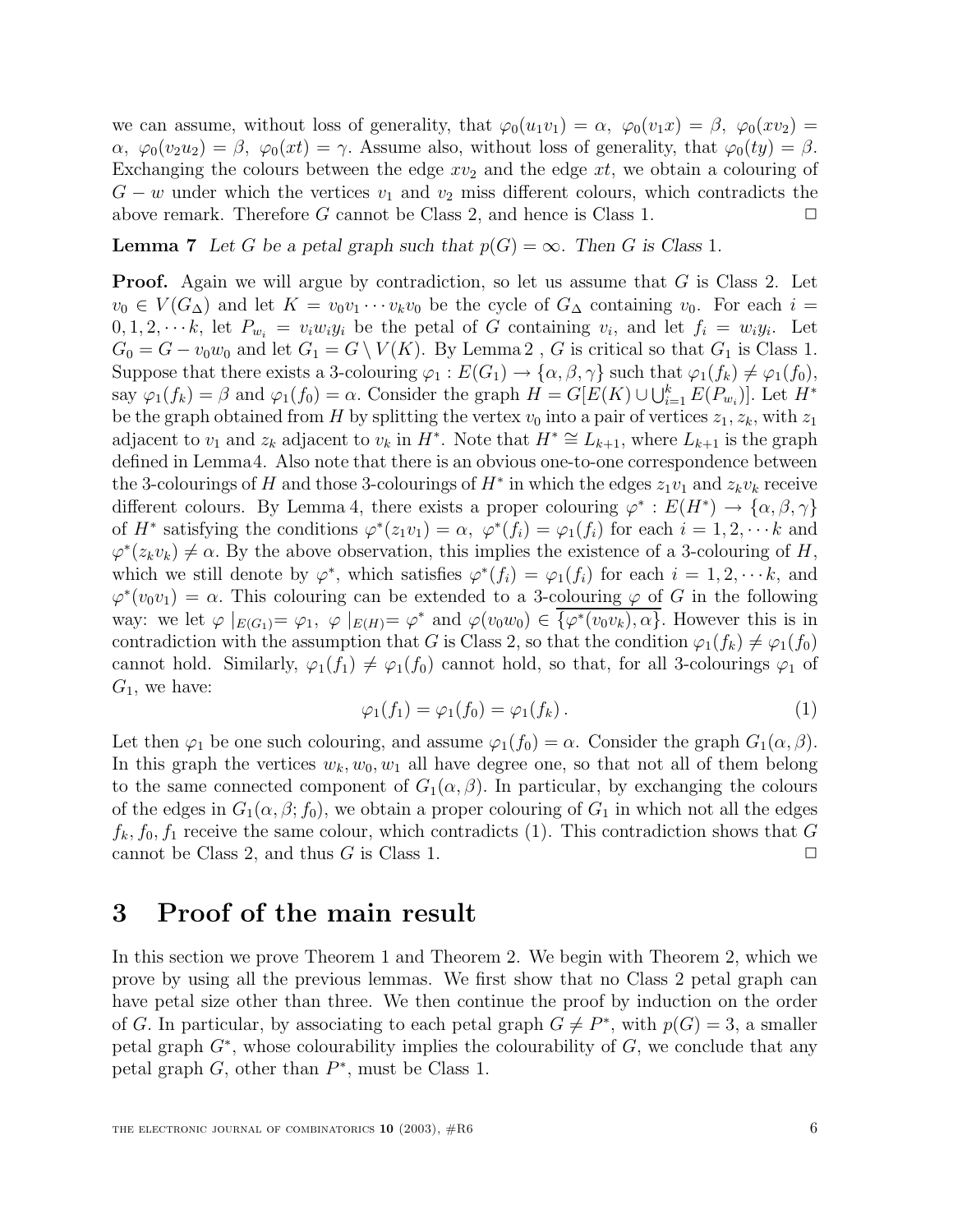**Proof of Theorem 2.** Let G be a petal graph,  $G \neq P^*$ , and let  $p = p(G)$ . By Lemma 5, Lemma 6 and Lemma 7, we can assume that  $3 \leq p < \infty$ . We argue by contradiction, so suppose that G is Class 2. By Lemma 2, G is critical. Let  $u_0v_0v_1v_2\cdots v_pu_p$  be a  $(p+2)$ path in  $G_{\Delta}$  containing the p-path  $Y = v_0v_1v_2\cdots v_p$ , where  $P_{w_0} = v_0w_0v_p$  is a p-petal of G. For each  $i = 1, 2, \dots p-1$ , let  $P_{w_i} = v_i w_i y_i$  be the petal of G containing  $v_i$ , and let  $f_i = w_i y_i$ . Notice that, by the definition of p, all the w<sub>i</sub>'s and y<sub>i</sub>'s are distinct, and none of the vertices  $y_i$  lies in Y, for  $i = 1, 2, \dots, p-1$ . Let  $G_0 = G - w_0$ . Since G is critical,  $G_0$ is Class 1.

We will repeatedly use the fact that, for each 3-colouring  $\varphi_0$  of  $G_0$ , the vertices  $v_0$  and  $v_p$  miss the same colour (otherwise the colouring  $\varphi_0$  could immediately be extended to a proper 3-colouring of G). Suppose that there exists a 3-colouring  $\varphi_0$  of  $G_0$  such that  $\varphi_0(u_0v_0) = \varphi_0(f_1)$ , or  $\varphi_0(u_pv_p) = \varphi_0(f_{p-1})$ . Exchanging the colours between the edges  $v_0v_1$  and  $v_1w_1$  (or  $v_pv_{p-1}$  and  $v_{p-1}w_{p-1}$ ), we obtain a proper colouring of  $G_0$  under which the vertices  $v_0$  and  $v_p$  miss different colours. This is a contradiction, as observed above. Therefore, for any 3-colouring  $\varphi_0$  of  $G_0$ , we have:

$$
\varphi_0(f_1) \neq \varphi_0(u_0v_0) \text{ and } \varphi_0(f_{p-1}) \neq \varphi_0(u_pv_p). \tag{2}
$$

Next, consider the graph  $G_1 = G_0 - \{v_1, v_2, \dots, v_{p-1}\}.$  Obviously  $G_1$  is Class 1. We consider the interrelation between colourings of  $G_1$  and colourings of  $G_0$ . Let  $\varphi_1$  be a 3-colouring of  $G_1$  satisfying (2) (for example consider the restriction of any colouring of  $G_0$  to  $G_1$ ). Without loss of generality, assume  $\varphi_1(u_0v_0) = \alpha$ . Suppose that  $\varphi_1(u_pv_p) \neq \alpha$ , say  $\varphi_1(u_p v_p) = \beta$ . Let  $H = G_0[\bigcup_{i=1}^{p-1} E(P_{w_i}) \cup E(Y)]$ . Notice that  $H \cong L_p$ , where  $L_p$  is the graph introduced by Lemma 4. Applying Lemma 4 to the graph  $H$ , there exists a proper 3colouring  $\hat{\varphi}$  of H such that  $\hat{\varphi}(v_0v_1) = \gamma$ ,  $\hat{\varphi}(f_i) = \varphi_1(f_i)$  for  $1 \leq i \leq p-1$ , and  $\hat{\varphi}(v_pv_{p-1}) \neq \gamma$ β. But now the colouring  $\tilde{\varphi}$  of  $G_0$  given by

$$
\tilde{\varphi}(e) = \begin{cases} \varphi_1(e) & \text{if } e \in E(G_1) \\ \hat{\varphi}(e) & \text{if } e \in E(H) \end{cases}
$$

is a proper 3-colouring of  $G_0$  under which  $v_0$  misses colour  $\beta$  but  $v_p$  does not! This is a contradiction, hence we must conclude that

$$
\varphi_1(u_p v_p) = \varphi_1(u_0 v_0) = \alpha.
$$
\n(3)

Suppose now that  $\varphi_1(f_{p-2}) \neq \varphi_1(f_{p-1})$ . By (2) and (3),  $\varphi_1(f_{p-1}) \neq \alpha$ . Without loss of generality, assume that  $\varphi_1(f_{p-1}) = \gamma$ . Let  $H_1 = H - \{v_p, w_{p-1}, y_{p-1}\}$ . Clearly  $H_1 \cong L_{p-1}$ . Notice that, by our assumption,  $\varphi_1(f_{p-2}) \neq \gamma$ . By Lemma 4, there exists a proper 3colouring  $\hat{\varphi}$  of  $H_1$  such that  $\hat{\varphi}(v_0v_1) = \beta$ ,  $\hat{\varphi}(f_i) = \varphi_1(f_i)$  for each  $i = 1, 2, \dots, p-2$ , and  $\hat{\varphi}(v_{p-2}v_{p-1}) \neq \gamma$ . Extend this to a colouring  $\hat{\varphi}$  of H by letting  $\hat{\varphi}(v_{p}v_{p-1}) = \gamma$ ,  $\hat{\varphi}(f_{p-1}) = \gamma$ , and  $\hat{\varphi}(v_{p-1}w_{p-1}) \in \overline{\{\hat{\varphi}(v_{p-1}v_{p-2}), \gamma\}}$ . Now define a colouring  $\tilde{\varphi}$  of  $G_0$  as follows:

$$
\tilde{\varphi}(e) = \begin{cases} \varphi_1(e) & \text{if } e \in E(G_1) \\ \hat{\varphi}(e) & \text{if } e \in E(H). \end{cases}
$$

Notice that this is a proper 3-colouring of  $G_0$  in which vertex  $v_p$  misses colour  $\beta$  and vertex  $v_0$  does not! This a contradiction, so that it must be the case that  $\varphi_1(f_{p-2}) = \gamma$ .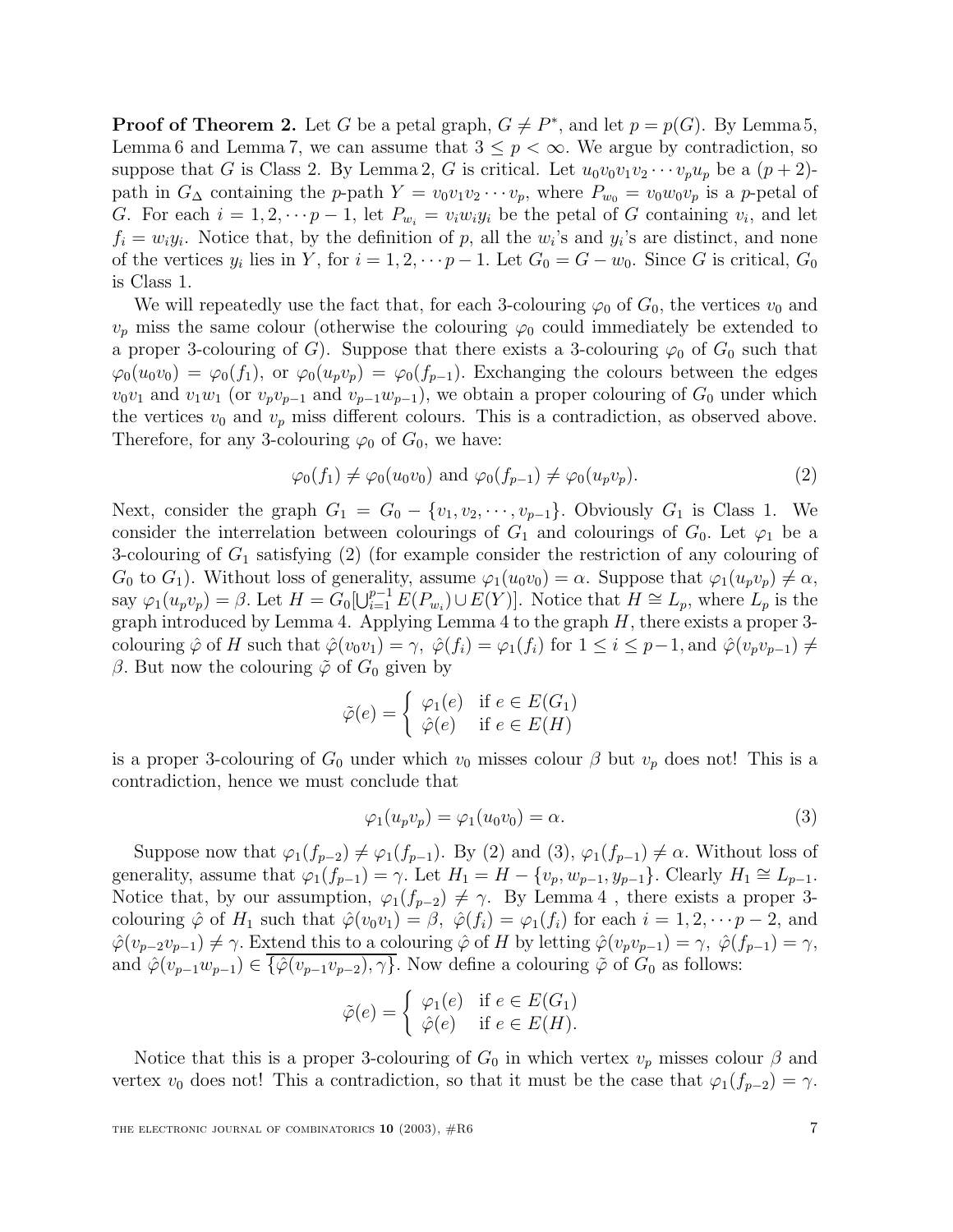By considering the graph  $H_2 = H_1 - \{v_{p-1}, w_{p-2}, y_{p-2}\} \cong L_{p-2}$ , we can repeat the same argument to show that  $\varphi_1(f_{p-3}) = \gamma$  and, similarly, that

$$
\varphi_1(f_{p-i}) = \varphi_1(f_{p-1}) \text{ for all } i = 1, 2, \dots p-1. \tag{4}
$$

Suppose now that  $p > 3$ . Since in  $G_1(\beta, \gamma)$  the vertices  $w_1, w_2, w_{n-1}$  have degree 1, not all of them belong to the same component of  $G_1(\beta, \gamma)$ . By interchanging the colours in  $G_1(\beta, \gamma; f_2)$  we obtain a colouring  $\tilde{\varphi}$  of  $G_1$  which still satisfies (2), but does not satisfy (4). However this is a contradiction, and therefore G cannot be Class 2 and hence is Class 1.

We are left with the case  $p = 3$ . The proof continues by induction on the order of G. Let  $n = |V(G)|$ . Since  $P^*$  is the only petal graph with  $p = 3$  and  $n \leq 9$ , the statement of the theorem holds trivially for  $n \leq 9$ . Assume now that  $n > 9$ , and that the statement of the theorem holds for any petal graph with order less than  $n$ . Continuing with the notations introduced earlier, let K be the cycle of  $G_{\Delta}$  containing the path  $Y = v_0v_1v_2v_3$ , and let k be the length of K. Suppose that  $k > 6$ . Let  $G^*$  be the graph obtained from  $G_1$ by deleting  $v_0$  and  $v_3$ , joining  $u_0, u_3$  by an edge, and identifying  $w_1$  and  $w_2$ . Let  $w^*$  denote the vertex of  $G^*$  obtained by means of the identification of  $w_1$  and  $w_2$ . It is easy to see that  $G^*$  is a petal graph of order  $n-6$ . By the inductive hypothesis,  $G^*$  is Class 1, or  $G^* = P^*$ . If  $G^* = P^*$ , then G is necessarily one of the three graphs shown in Fig. 3, all of which are Class 1. Therefore we can assume that  $G^*$  is Class 1. Let  $\varphi^*$  be a 3-colouring of  $G^*$ . Define a colouring of  $G_1$  in the following way:

$$
\varphi_1(e) = \begin{cases}\n\varphi^*(e) & \text{if } e \in E(G_1) - \{u_0v_0, u_3v_3, f_1, f_2\} \\
\varphi^*(u_0u_3) & \text{if } e = u_0v_0 \text{ or } e = u_3v_3 \\
\varphi^*(w^*y_1) & \text{if } e = f_1 \\
\varphi^*(w^*y_2) & \text{if } e = f_2\n\end{cases}
$$

Notice that this is a proper 3-colouring of  $G_1$  which either satisfies (2) but not (4), which is a contradiction, or is immediately extendable to a 3-colouring of  $G_0$  in which the vertices  $v_0$  and  $v_3$  miss two different colours, which is also a contradiction.



Figure 3: A 3-colouring of the only graphs G for which  $G^* = P^*$ .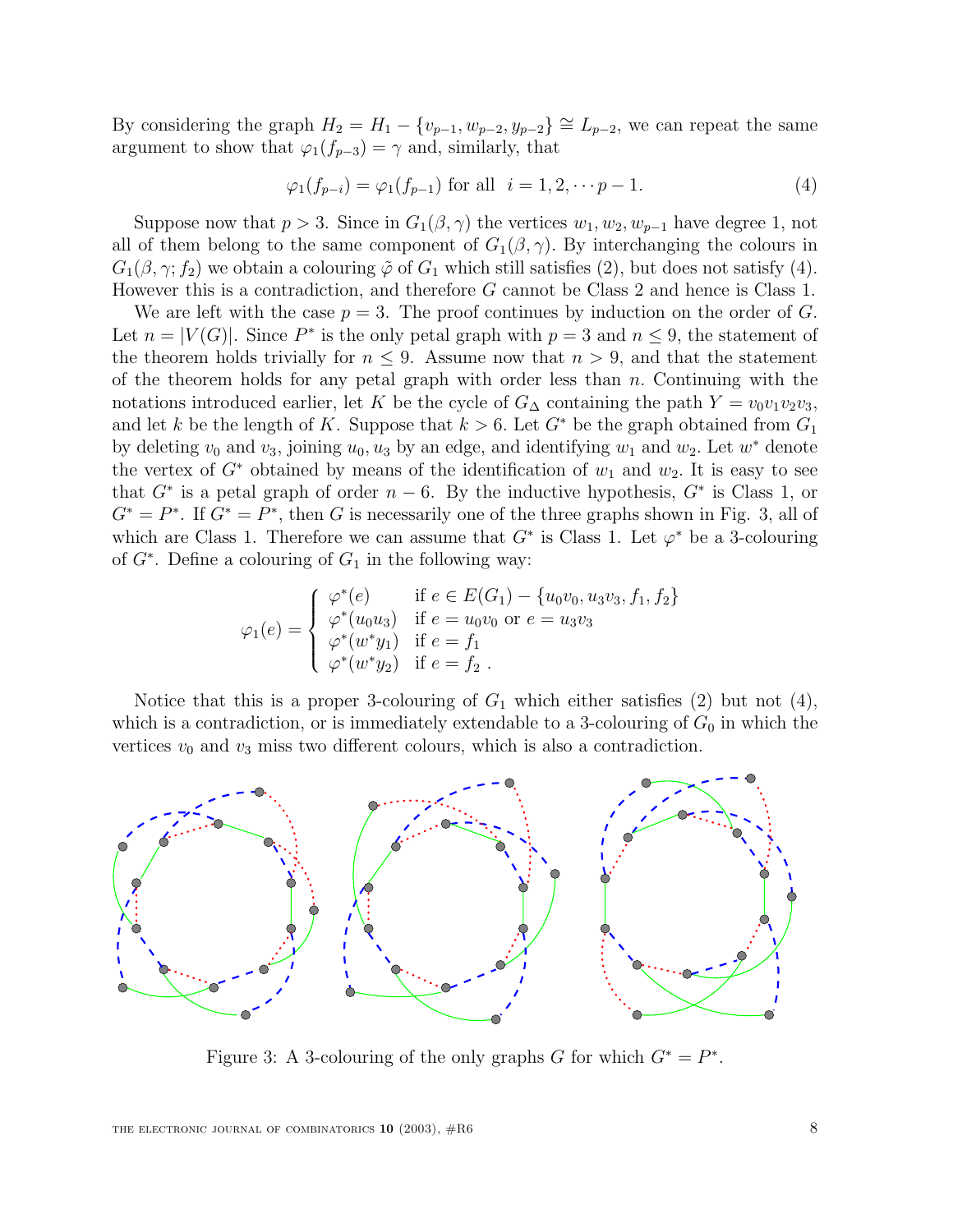This contradiction shows that we cannot have  $k > 6$ . Notice that, by the fact that  $p = 3$ , we cannot have  $k < 6$  either, so that we are left with the only possibility that  $k = 6$ . Thus  $K = u_0v_0v_1v_2v_3u_3u_0$ . Notice that there are two distinct  $v_0v_3$ -paths in K of length three. In particular, we can apply all the previous considerations to both paths. Let  $f'_1, f'_2$ denote the pair of edges corresponding to  $f_1, f_2$  with respect to the path  $v_0u_0u_3v_3$ . Let  $\varphi_0$ be a 3-colouring of  $G_0 = G - w_0$ . By considering the restriction of  $\varphi_0$  to  $G_0 - \{v_1, v_2\}$ and  $G_0 - \{u_0, u_3\}$ , and applying (4), we have that  $\varphi_0(f_1) = \varphi_0(f_2)$  and  $\varphi_0(f_1') = \varphi_0(f_2')$ . Let  $\overline{\varphi} = \varphi_0 |_{E(G_0 \setminus V(K))}$ . It is easy to see that, if G has at least one petal of infinite size based on K, then the colouring  $\overline{\varphi}$  can be extended immediately to a 3-colouring of G (see Fig. 4). Therefore we can assume that all the petals on  $K$  have finite size. Since G is connected, we then have  $G_{\Delta} = K$  and, since  $p(G) = 3$ , the only possibility left is that  $G = P^*$ . But we assumed  $G \neq P^*$ , so that we have again a contradiction. This contradiction concludes the proof of the theorem.  $\Box$ 





Figure 4: A 3-colouring of the edges of a 6-cycle component of  $G_{\Delta}$  containing a petal of infinite size. Notice that the colouring in I is still valid when the colour of the edge  $f_2'$  is assumed to be one of the other two colours, and thus it is representative of the correct extension of  $\overline{\varphi}$  in the most general situation.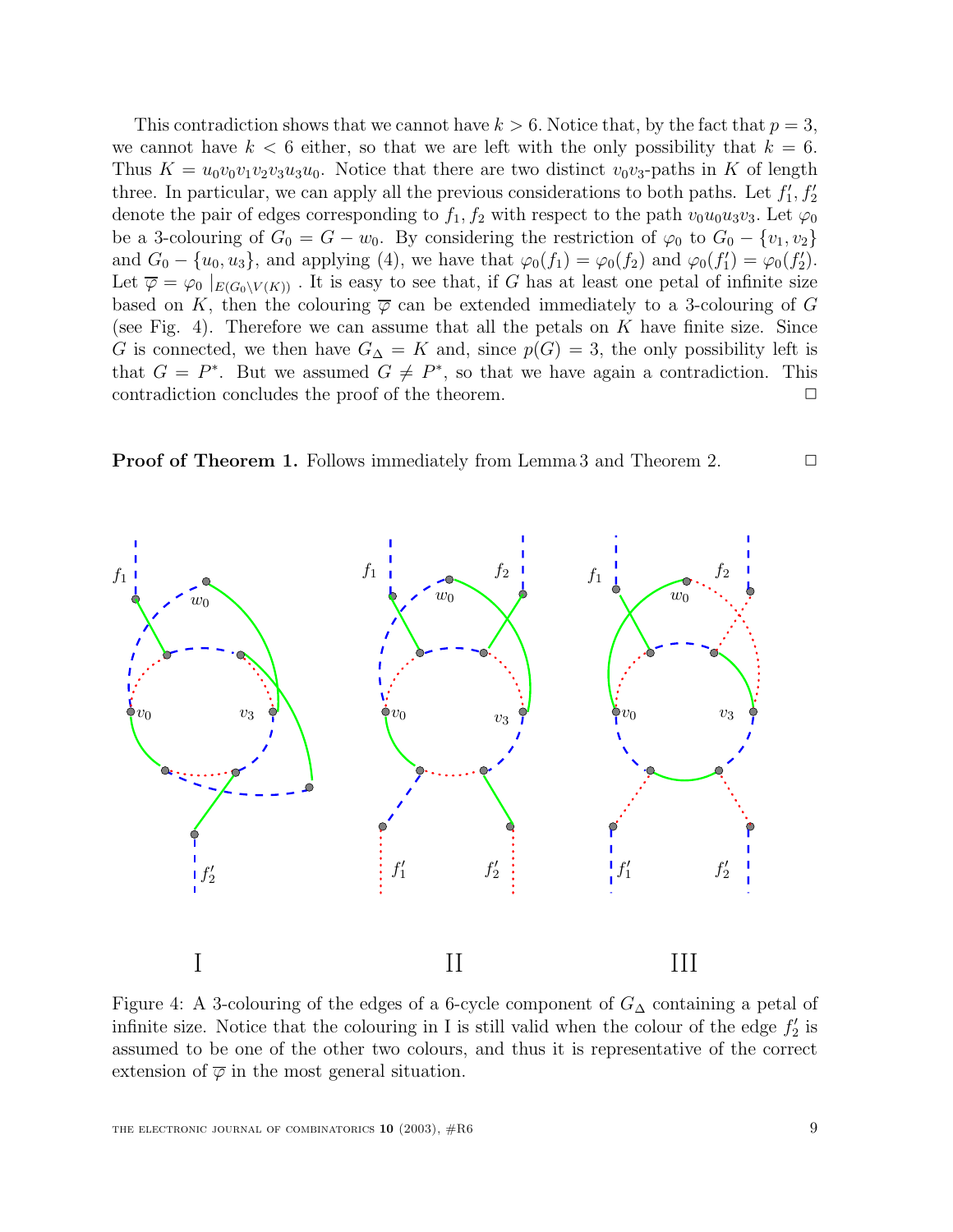**Conclusions.** In this paper we made use of a technique which we believe is a novelty in edge colouring. More specifically, we used the concept of critical graph to explicitly construct a 3-colouring of a petal graph G. This technique could be effective in proving more general results, e.g. other cases of Conjecture 2. One possible way to make further progress on Conjecture 2 is to obtain some sort of generalization of Lemma 3.

The proof of Theorem 2 is intrinsically algorithmic and can be used to construct a 3-colouring of any given petal graph, other than  $P^*$ . We have indeed written a computer program, using Mathematica, which accepts as an input a petal graph  $G \neq P^*$  and returns, in linear time, a proper 3-colouring of G. The program is available on request from the second author.

We end with the hope that this paper will help stimulating further research around the mysterious properties of the Petersen graph.

**Acknowledgements.** The authors would like to thank Prof. A.J.W. Hilton for invaluable suggestions and useful discussions. The authors are also indebted to one of the referees for useful comments that helped to simplify some of the proofs and to improve the clarity of the paper.

# **References**

- [1] B. Bollobás, *Modern Graph Theory*, Springer-Verlag, 1998.
- [2] A.G. Chetwynd and A.J.W. Hilton, A ∆−subgraph condition for a graph to be Class 1, J. Combinat. Theory Ser. B, **46** (1989), 37-45.
- [3] A.G. Chetwynd and A.J.W. Hilton, 1-factorizing regular graphs of high degree an improved bound, Discrete Math., **75** (1989), 103-112.
- [4] J.K. Dugdale and A.J.W. Hilton, A sufficient condition for a graph to be the core of a Class 1 graph, Combinat. Prob. Comput., **9** (2000), 97-104.
- [5] S. Fiorini and R.J. Wilson, Edge-colourings of graphs, Research notes in Mathematics, Pitman, 1977.
- [6] J.-C. Fournier, Coloration des arˆetes d'un graphe, Cahiers du CERO (Bruxelles), **15** (1973), 311-314.
- [7] A.J.W. Hilton, Two conjectures on edge-colouring, Discrete Math., **74** (1989), 61-64.
- [8] A.J.W. Hilton and C. Zhao, A Sufficient condition for a Regular Graph to be Class 1, Journal of Graph Theory, (6) **17** (1993), 701-712.
- [9] A.J.W. Hilton and C. Zhao, On the edge-colouring of graphs whose core has maximum degree two, JCMCC, **21** (1996), 97-108.